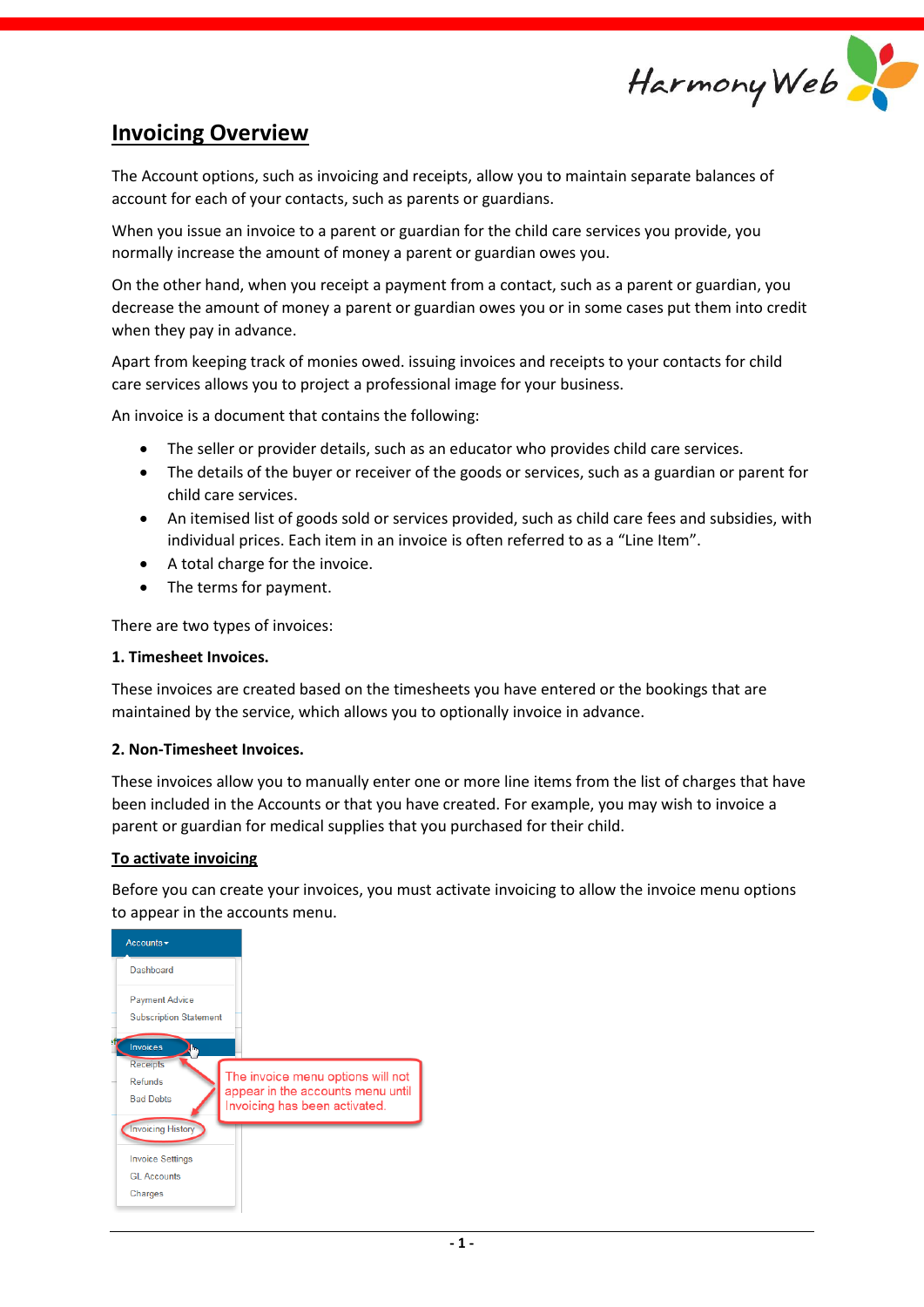

Click "*Accounts*"

Click "*Invoice Settings*"

Click "*Invoicing*" Tab

The following sample window will be displayed:

| <b>INVOICE/FINANCIAL SETTINGS</b>                                                           | <b>A</b> Save |
|---------------------------------------------------------------------------------------------|---------------|
| <b>Financial Settings</b><br>Invoicing                                                      |               |
| <b>Configure</b><br>□ Invoicing Activated<br><b>Start Invoicing Week</b><br>Ending (Sunday) | hr            |

You must check (or tick) the "*Invoicing Activated*" check box.

You must enter a "*Start Invoicing Week End (Sunday)*" date. Although you can type in a date, it is easier to select a date from the calendar that is displayed when you click on the date.

#### *NOTE:*

*The "Start Invoicing Week End" date is important because timesheet invoices will be created starting from the Monday of the week that you enter.*

*If you enter the incorrect "Start Invoicing Week End" date, you can change the date prior to creating your first Timesheet Invoice.*

Once you have entered the details, click the **"***Save***"** button to save the invoicing details.

The following message will be displayed:

# **INVOICE/FINANCIAL SETTINGS**

Settings Saved Successfully. You may need to log out and log back in for them to take affect. **Financial Settings** Invoicing

#### *NOTE:*

*You must log out and back in again for the invoice menu options to appear in the Accounts menu.*

#### **To display the list of invoices**

Click "*Accounts*"

Click "*Invoices*"

The following is an example of the window that will be displayed: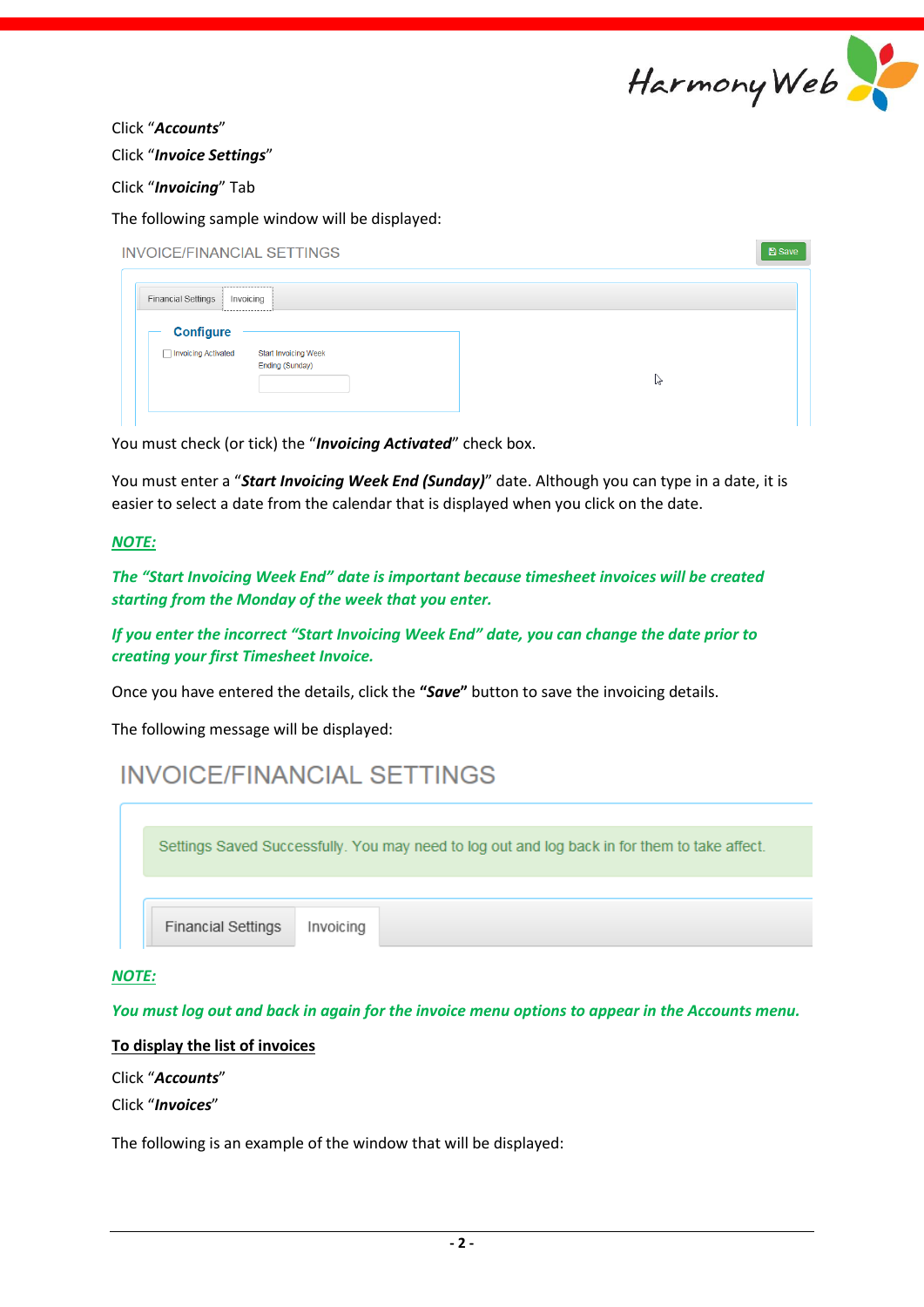

| <b>INVOLCINIC</b>                  |                 |                                  |                                      | These buttons allow you to create new timesheet or non-timesheet invoices. |                                            |                              | Co Create Invoices From Time Sheets |                               | <b>C</b> Create New Invoice |
|------------------------------------|-----------------|----------------------------------|--------------------------------------|----------------------------------------------------------------------------|--------------------------------------------|------------------------------|-------------------------------------|-------------------------------|-----------------------------|
| <b>Name</b><br>$\checkmark$        | Invoice #       | <b>Timesheet</b><br>$\checkmark$ | <b>Adjusted From</b><br>$\checkmark$ | <b>Invoice Date</b><br>$\checkmark$                                        | <b>Due</b><br>$\checkmark$<br>$\checkmark$ | <b>Total</b><br>$\checkmark$ | <b>Balance</b><br>$\checkmark$      | <b>Status</b><br>$\checkmark$ | $\circ$ $\circ$             |
| Evelynn<br>Annuzzi<br>(Parent)     | <b>INV-1009</b> | <b>No</b>                        |                                      | 02/12/2016                                                                 | 02/12/2016                                 | \$10.00                      |                                     | <b>Issued</b>                 | $Q \mid A \mid \pm \mid Q$  |
| Celina Abdullah<br>(Parent)        | <b>INV-1008</b> | No                               |                                      | Non-timesheet invoices.                                                    | 01/12/2016                                 | \$16.50                      | \$16.50 Issued                      |                               | $Q \mid A \mid \pm 1$       |
| <b>Florencio Abdig</b><br>(Parent) | <b>INV-1007</b> | Yes                              |                                      | 22/11/2016                                                                 | 22/11/2016                                 | \$1,346.03                   | \$1,346.03 Issued                   |                               | $Q \triangleq \boxtimes$    |
| <b>Florencio Abdig</b><br>(Parent) | <b>INV-1006</b> | Yes                              | <b>INV-1002</b>                      | 22/11/2016                                                                 | 22/11/2016                                 | \$505.00                     | \$505.00 Issued                     |                               | $Q \triangleq \boxtimes$    |
| <b>Florencio Abdig</b><br>(Parent) | <b>INV-1005</b> | Yes                              |                                      | <b>INV-1002</b> Timesheet invoices.                                        | 22/11/2016                                 | (\$422.00)                   |                                     | <b>Issued</b>                 | $Q \triangleq \boxtimes$    |
| <b>Tyler Allshouse</b><br>(Parent) | <b>INV-1004</b> | Yes                              |                                      | 18/11/2016                                                                 | 18/11/2016                                 | \$111.84<br>Z.               | \$91.84 Issued                      |                               | $Q \triangleq \Box$         |

#### **To locate one or more invoice entries in the list**

Over time, the list of invoices may become very long; however, apart from browsing through the list, you can change the view so you only see the invoices that you are interested in by applying one or more filters.

For example, to see all the invoices with the word "tyler" in their Contact Name:

Click on the "*Down Arrow*" button in the "*Name*" column header.

Click on "*Filter*" to display the filter details

|                                                            | <b>Name</b>                                  |                            | Invoice #<br>$\checkmark$ |     | <b>Timesheet</b><br>$\checkmark$ | <b>Adjusted From</b>             |
|------------------------------------------------------------|----------------------------------------------|----------------------------|---------------------------|-----|----------------------------------|----------------------------------|
|                                                            | Evelyin<br>Annuzzi                           |                            | ≞ Sort Ascending          |     |                                  |                                  |
| Clicking this button<br>displays the menu for the          |                                              | ₹                          | Sort Descending           |     |                                  |                                  |
| Contact Name column.                                       |                                              | ш                          | Columns                   | ▶   |                                  |                                  |
|                                                            | (Parent)<br><b>Florencio Abd</b><br>(Daront) | $\left( \mathbf{r}\right)$ | <b>Filter</b>             | ь   | Contains                         | Show items with value that:<br>▼ |
| Enter the text and select<br>the " <i>Filter</i> " button. | bdig                                         |                            | <b>INV-1005</b>           | Yes | tyler<br>Filter <b>b</b>         | ×<br>Clear                       |
|                                                            | <b>Tyler Allshouse</b><br>(Parent)           |                            | <b>INV-1004</b>           | Yes |                                  |                                  |

Select "*Contains*" from the list of filter options.

Enter the text "tyler" (it doesn't matter if you enter the text in upper, lower, or mixed case).

Click on the "*Filter*" button to display the records that match the filter.

The following is a sample window that matches the filter: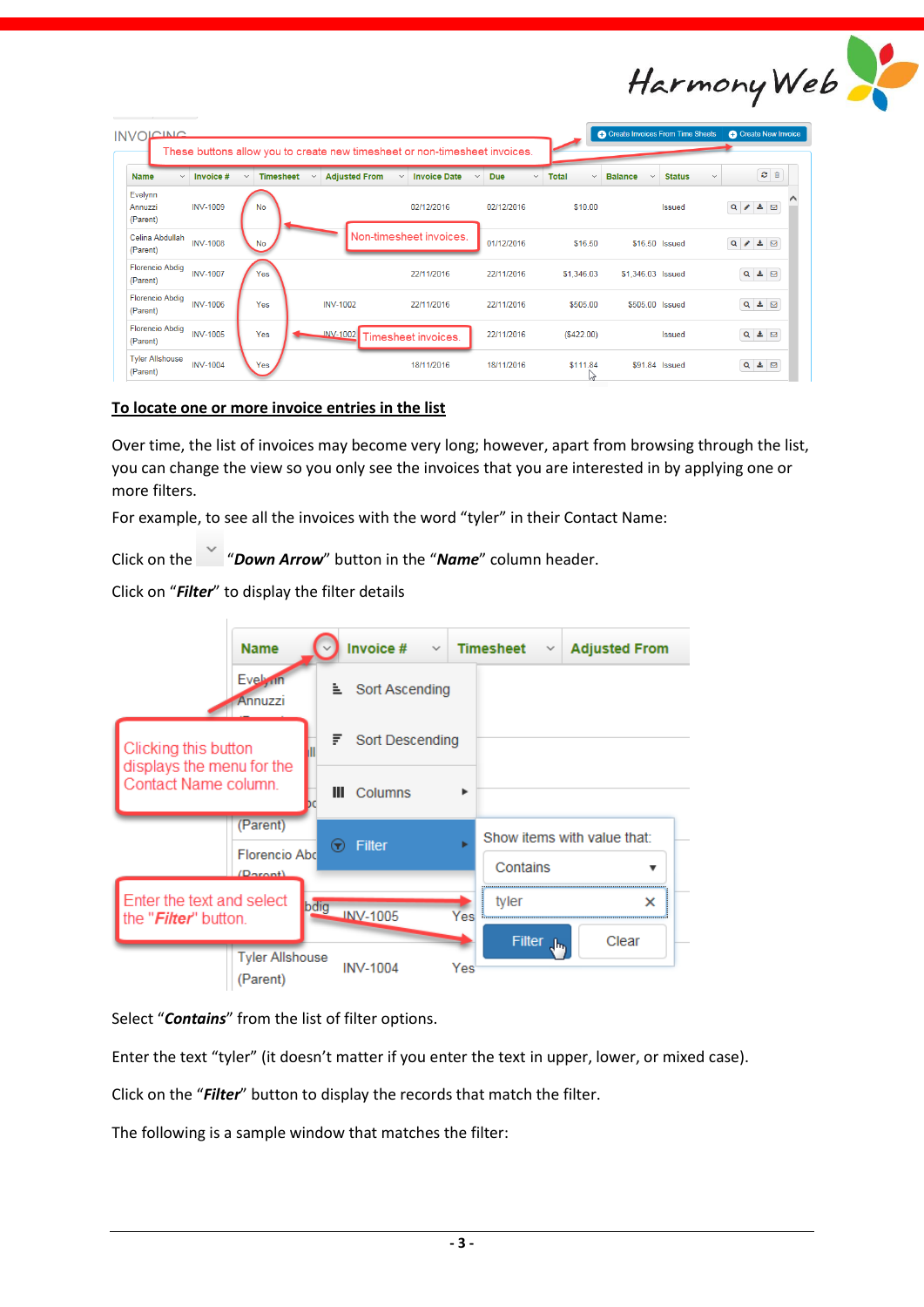

| <b>INVOICING</b>                                                                                               |                     |                                                                        |                       | Create Invoices From Time Sheets |               | Create New Invoice                        |
|----------------------------------------------------------------------------------------------------------------|---------------------|------------------------------------------------------------------------|-----------------------|----------------------------------|---------------|-------------------------------------------|
| <b>Name</b><br>Invoice #<br><b>Adjusted From</b><br><b>Timesheet</b><br>$\checkmark$<br>$\sim$<br>$\checkmark$ | <b>Invoice Date</b> | <b>Due</b><br>$\checkmark$<br>$\checkmark$                             | Total<br>$\checkmark$ | <b>Balance</b><br>$\checkmark$   | <b>Status</b> | $\checkmark$                              |
| Tyler<br><b>INV-1004</b><br>Yes<br>Allshouse<br>(Parent)                                                       | 18/11/2016          | 18/11/2016                                                             | \$111.84              | \$91.84 Issued                   |               | $Q \triangleq \Box$                       |
| $\mathbb{R}$<br>$\blacktriangleleft$<br>The white background indicates a                                       |                     | When a filter is applied, the Trash<br>Can button is displayed in red. |                       |                                  |               | $1 - 1$ of 1 items                        |
| filter has been applied to this column                                                                         |                     |                                                                        |                       | Legend:                          |               | Q: View Adjust/Edit   L: Export   M Email |

#### **To remove all the filters**

Click the "*Clear all Filters*" button.

All the filters will be removed, all the invoices will be displayed, and the **19 and** *Clear all Filters*" button will be disabled and displayed in light grey.

#### **To refresh the list of invoices**

If you set filters for multiple columns, you will need to select the "*Search*" button to apply all the filters to the list of invoices.

| <b>Adjusted From</b><br><b>Timesheet</b><br><b>Invoice Date</b><br><b>Name</b><br>Invoice #<br>$\checkmark$<br>$\checkmark$<br>$\sim$<br>$\checkmark$ | сI<br><b>Total</b><br><b>Balance</b><br><b>Status</b><br><b>Due</b><br>$\checkmark$<br>$\checkmark$<br>$\checkmark$<br>$\checkmark$<br>$\checkmark$ |
|-------------------------------------------------------------------------------------------------------------------------------------------------------|-----------------------------------------------------------------------------------------------------------------------------------------------------|
|                                                                                                                                                       |                                                                                                                                                     |
| Tyler<br>18/11/2016<br><b>INV-1004</b><br>Yes<br>Allshouse<br>(Parent)                                                                                | $Q \triangleq \boxtimes$<br>\$91.84 Issued<br>18/11/2016<br>\$111.84                                                                                |

#### *NOTE:*

*The filters are remembered, which means if you close the window, the next time you open the Invoices window the filters will still be applied to the list of invoices. To clear the filters, you will need to click the*



*"Clear all Filters" button.*

#### **What are the column headings?**

Only a small subset of information is displayed for each invoice, but this information is very useful in managing your invoices.

| <b>Name</b><br>$\checkmark$    | Invoice #<br>$\checkmark$ | <b>Timesheet</b><br>$\checkmark$ | <b>Adjusted From</b><br>$\checkmark$ | <b>Invoice Date</b><br>$\checkmark$ | <b>Due</b><br>$\checkmark$ | <b>Total</b><br>$\checkmark$ | <b>Balance</b><br>$\checkmark$ | <b>Status</b><br>$\checkmark$ | 2                              |
|--------------------------------|---------------------------|----------------------------------|--------------------------------------|-------------------------------------|----------------------------|------------------------------|--------------------------------|-------------------------------|--------------------------------|
| Evelynn<br>Annuzzi<br>(Parent) | <b>INV-1009</b>           | No                               |                                      | 02/12/2016                          | 02/12/2016                 | \$10.00                      |                                | <b>Issued</b>                 | $\wedge$<br>法<br>Q<br>$\Box$   |
| Celina<br>Abdullah<br>(Parent) | <b>INV-1008</b>           | <b>No</b>                        |                                      | 01/12/2016                          | 01/12/2016                 | \$16.50                      | \$16.50 Issued                 |                               | Q<br>$\frac{1}{2}$ $\boxtimes$ |
| Florencio<br>Abdig<br>(Parent) | <b>INV-1007</b>           | Yes                              |                                      | 22/11/2016                          | 22/11/2016                 | \$1.346.03                   | \$1,346.03 Issued              |                               | $Q \triangleq \Box$            |
| Florencio<br>Abdig<br>(Parent) | <b>INV-1006</b>           | Yes                              | <b>INV-1002</b>                      | 22/11/2016                          | 22/11/2016                 | \$505.00                     | \$505.00 Issued                |                               | $Q \triangleq Q$               |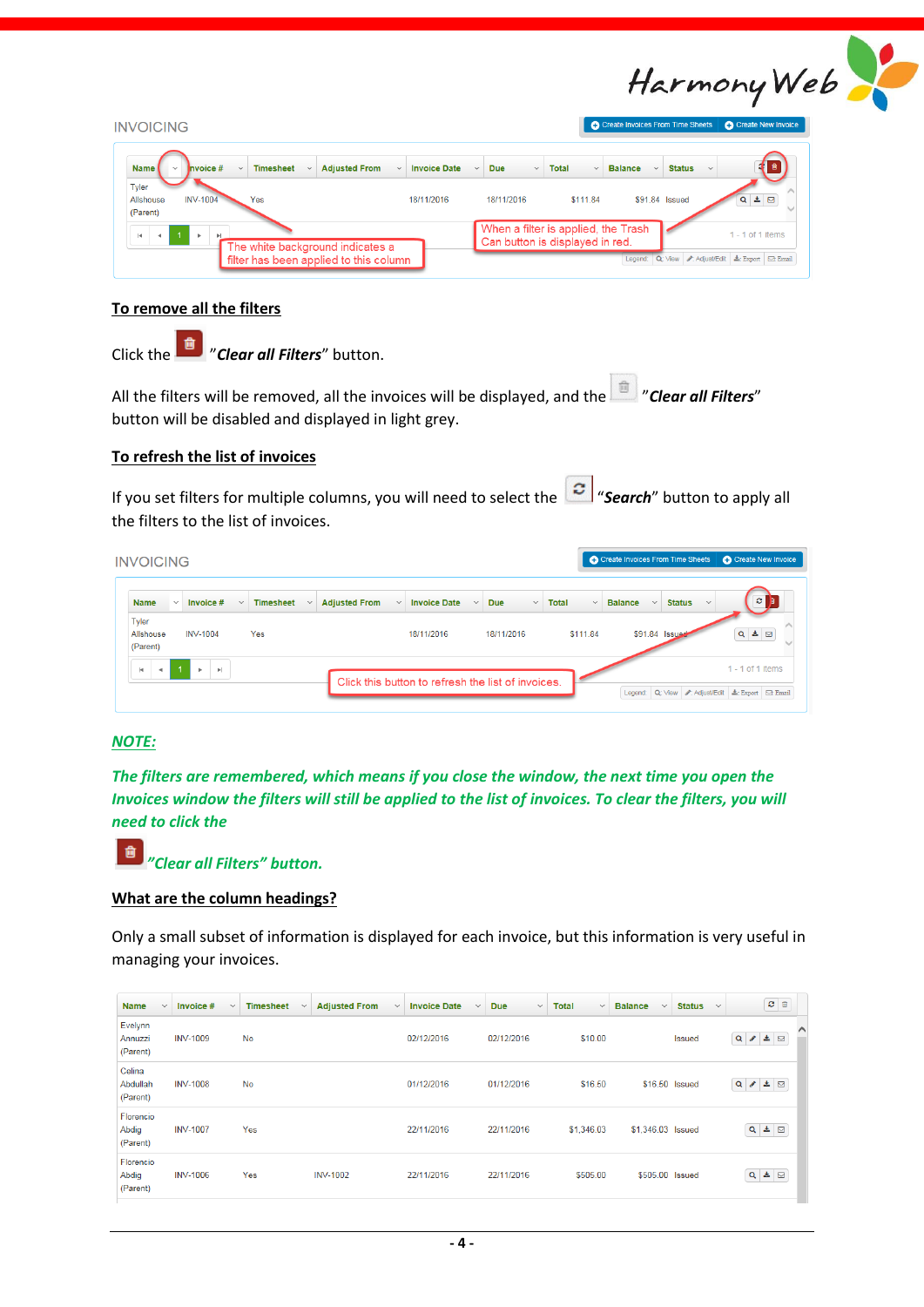Harmony Web

The "*Name*" column contains the contact name for the invoice, which is normally a parent or guardian.

The "*Invoice #*" column contains the unique invoice number that is automatically allocated to each invoice when it is created.

The "*Timesheet*" column contains "**Yes**" if the invoice is a Timesheet Invoice or "**No**" if the invoice is a Non-Timesheet invoice.

The "*Adjusted From*" column contains the original invoice number that was adjusted by this invoice.

For example, you may have issued Timesheet Invoice INV-1002 for childcare fees prior to the child's CCMS Enrolment being formalised, which meant the parent was invoiced for the full cost of care. When Timesheet Invoice INV-0006 was created, it may have included a credit for the subsidy for those weeks because the child's CCMS Enrolment had subsequently been formalised.

The "*Invoice Date*" column contains the date the invoice was created for Timesheet Invoices or the date you entered for Non-Timesheet Invoices.

For example, for a Non-Timesheet invoice, you may have created the invoice on 21/11/2016, but you entered 15/11/2016 as the invoice date because that was the day you incurred the expense.

Timesheet Invoices are always dated the day the invoices are created.

The "*Due*" Date column is the maximum date the contact, such as a parent or guardian has to pay the invoice. For Timesheet Invoices, the Due Date will always be the same date as the Invoice date; however, you have the option of entering a specific due date when you create Non-Timesheet invoices.

The "*Total*" column contains the total amount of the invoice. If the total is positive, the contact, such as a parent or guardian, owes you money; however, if the total is negative, the contact is receiving a credit.

The "*Balance*" column contains the amount of money still owing on an invoice. A balance of \$0.00 indicates there is no money owing on the invoice.

When you receipt a payment for a contact, such as a parent or guardian, you specify how much of the payment relates to each invoice.

The balance for an invoice can also be reduced by writing off all or part of the invoice using the Accounts, Bad Debt option.

If the Total amount of the invoice is negative (Credit), the Invoice Balance will always be zero.

The "*Status*" column contains "**Issued**" if the invoice has been issued to the contact, such as a parent or guardian, which means the invoice cannot be changed without creating an adjustment invoice. On the other hand, if the column contains "**Not Issued**" if the invoice has not been issued to the contact, which means the invoice can be changed without having to create an adjustment invoice.

Timesheet Invoices will always have the status of "Issued"; however, when you create a Non-Timesheet invoice and set the status to "Not Issued" which indicates you are still working on the invoice. Once you change the status to "Issued", you must create an adjustment invoice to correct any mistakes on the original invoice.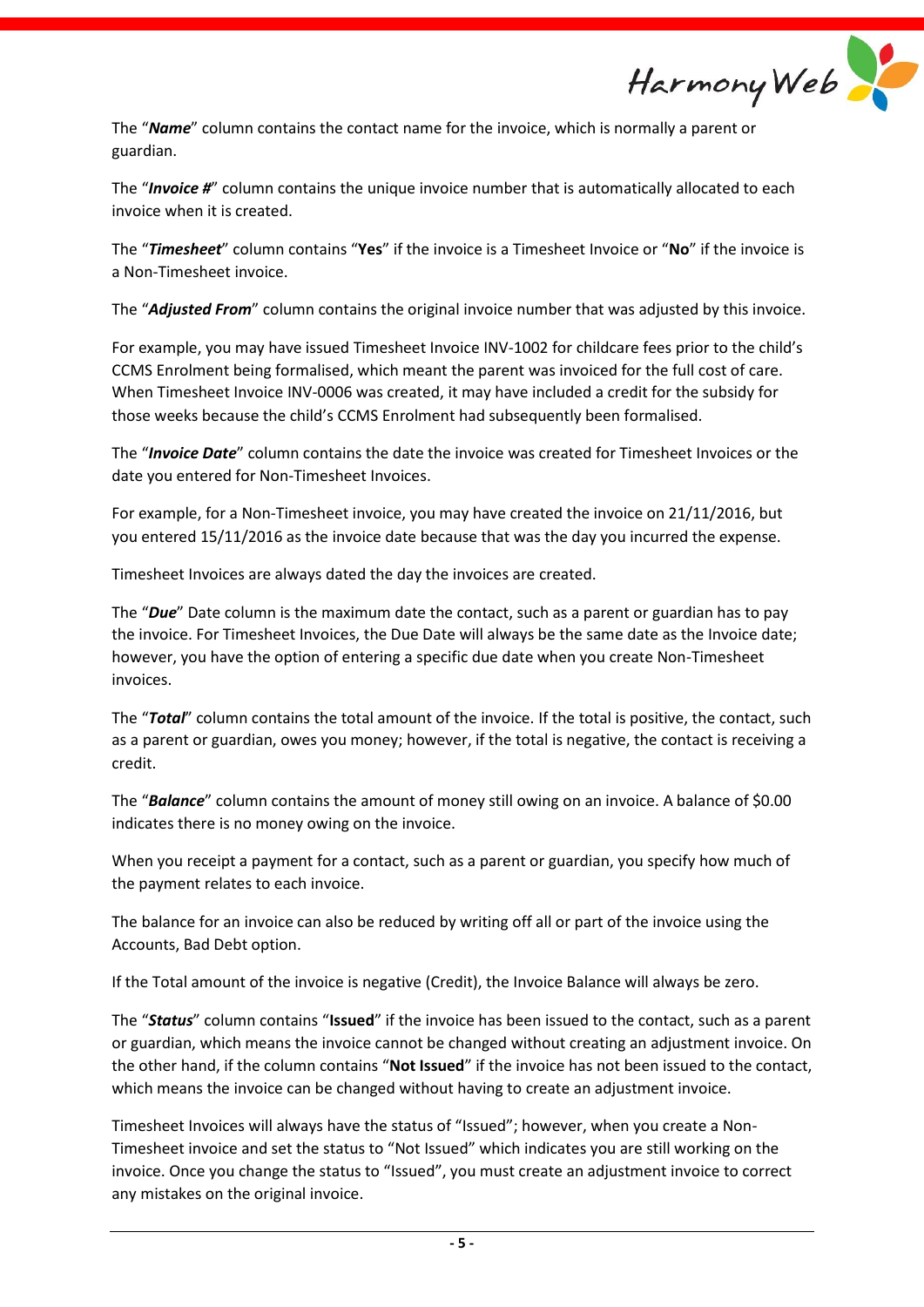

#### **Actions that can be performed on an existing invoice**

Once an invoice has been created, you can View the invoice, Export (or Print) the invoice, Email the invoice to the contact, and Edit the invoice, provided it is a Non-timesheet invoice.

A legend at the bottom of the list of invoices explains the purpose of the buttons next to each invoice.

| Name<br>$\checkmark$                 | Invoice #                   | <b>Timesheet</b><br>$\checkmark$<br>$\sim$ | <b>Adjusted From</b><br>$\checkmark$ | <b>Invoice Date</b>                            | <b>Due</b><br>$\vee$<br>$\checkmark$ | Total<br>$\checkmark$ | <b>Balance</b><br>$\checkmark$ | <b>Status</b><br>$\checkmark$ | $c$ $a$                |
|--------------------------------------|-----------------------------|--------------------------------------------|--------------------------------------|------------------------------------------------|--------------------------------------|-----------------------|--------------------------------|-------------------------------|------------------------|
| Evelynn<br>Annuzzi<br>(Parent)       | <b>INV-1009</b>             | <b>No</b>                                  |                                      | 02/12/2016                                     | 02/12/2016                           | \$10.00               |                                | <b>Issued</b>                 | $\frac{1}{2}$ $\sigma$ |
| Evelynn<br>Annuzzi<br>(Parent)       | <b>INV-1001</b>             | Yes                                        |                                      | This is a non-timesheet invoice.<br>17/11/2016 | 17/11/2016                           | \$246.20              |                                | <b>Issued</b>                 | 土日<br>Q                |
| $\mathbb{R}$<br>$\blacktriangleleft$ | $\blacktriangleright$<br>þ. |                                            | This is a timesheet invoice.         |                                                |                                      |                       |                                |                               | $1 - 2$ of 2 items     |

#### **To view an existing invoice**

Click the *"Button"* button for the invoice.

The following is a sample Timesheet Invoice:

|                                      | <b>Contact Info (Parent)</b> |                    |                                                                                               | <b>Invoice Info</b>           |                      |                            |                      |
|--------------------------------------|------------------------------|--------------------|-----------------------------------------------------------------------------------------------|-------------------------------|----------------------|----------------------------|----------------------|
| <b>First Name</b>                    |                              | <b>Surname</b>     |                                                                                               | <b>Invoice Date</b>           | <b>Payment Terms</b> | <b>Due Date</b>            |                      |
| <b>Tyler</b>                         |                              | <b>Allshouse</b>   |                                                                                               | لهها<br>18/11/2016            | $0 -$ Days           | $\checkmark$<br>18/11/2016 |                      |
| Number/Street                        |                              | Suburb             |                                                                                               | <b>Status</b>                 |                      |                            |                      |
| 56 Heaven Place                      |                              | <b>PARADISE</b>    |                                                                                               | $\checkmark$<br><b>Issued</b> |                      |                            |                      |
| <b>State</b>                         | Postcode                     |                    |                                                                                               | Comments                      |                      |                            |                      |
| QLD                                  | 4012                         |                    |                                                                                               |                               |                      |                            |                      |
|                                      |                              |                    |                                                                                               |                               |                      |                            |                      |
| Charge                               | <b>Description</b>           | <b>Week Ending</b> | <b>Child (Optional)</b>                                                                       | Quantity                      | <b>Price Each</b>    | <b>Apply GST?</b>          | <b>Price Inc GST</b> |
| <b>Childcare Fee</b>                 | <b>Childcare Fee</b>         | 14/08/2016         | <b>Han Allshouse</b>                                                                          | 1                             | \$240.00             | No                         | No                   |
| Std CCB                              | Std CCB                      | 14/08/2016         | <b>Han Allshouse</b>                                                                          | 1                             | (\$144.16)           | No                         | <b>No</b>            |
|                                      |                              |                    |                                                                                               |                               |                      |                            |                      |
| Levies                               | Levies                       | 14/08/2016         | <b>Han Allshouse</b>                                                                          | 1                             | \$16.00              | <b>No</b>                  | <b>No</b>            |
|                                      |                              |                    |                                                                                               |                               |                      | Total Amount: \$111.84     |                      |
| ⊫<br>Click the<br>Print<br>Click the |                              |                    | "See All" button to redisplay the list of invoices.<br>"Print" button to reprint the invoice. |                               |                      |                            |                      |

Click the *"Email"* button.